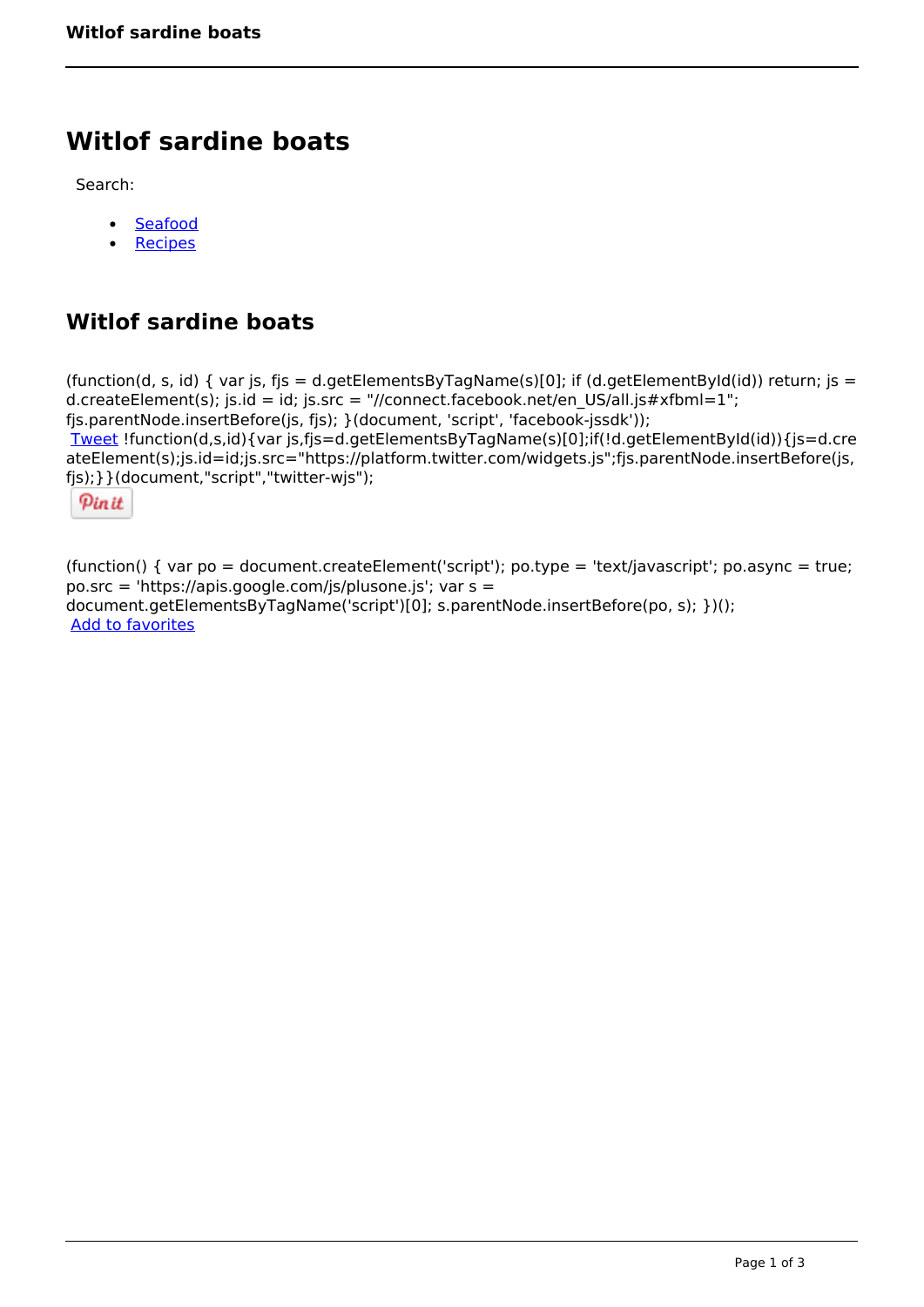

Rate this recipe

1 person is cooking this [Count me in](https://www.naturalhealthmag.com.au/flag/flag/favorites/1102?destination=printpdf%2F1102&token=1182e31c1e378bea48cd7c23dc360b74)

Sarah Wilson shares one of her favourite seafood recipes. Perfect as an appetiser or snack.

I love sardines. They're a [sustainable fish](http://www.naturalhealthmag.com.au/nourish/sustainable-seafood), dirt-cheap and super-healthy. Forget the tinned ones buy fresh and tuck into this recipe. You can use toast instead of witlof if you wish. They make great hors d'oeuvres, too.

#### **Ingredients** (serves 2)

- 6 [sardine](http://www.naturalhealthmag.com.au/nourish/smoky-artichoke-sardine-salad) fillets
- $\cdot$   $\frac{1}{2}$  cup finely chopped flat-leaf parsley
- 1 mild chilli, finely chopped
- $\bullet$  Juice and grated zest of  $\frac{1}{2}$  lemon
- 2 tbsp olive oil
- $\cdot$   $\frac{1}{4}$  cup cream cheese
- $\bullet$  1 witlof

## **METHOD**

In a pan grill the sardines on both sides over a medium heat with a little oil. Transfer to a small bowl and smash together with the parsley, chilli to taste, lemon zest and juice, and oil. Pull apart the witlof and top with a spoonful of cream cheese and some sardine mixture.